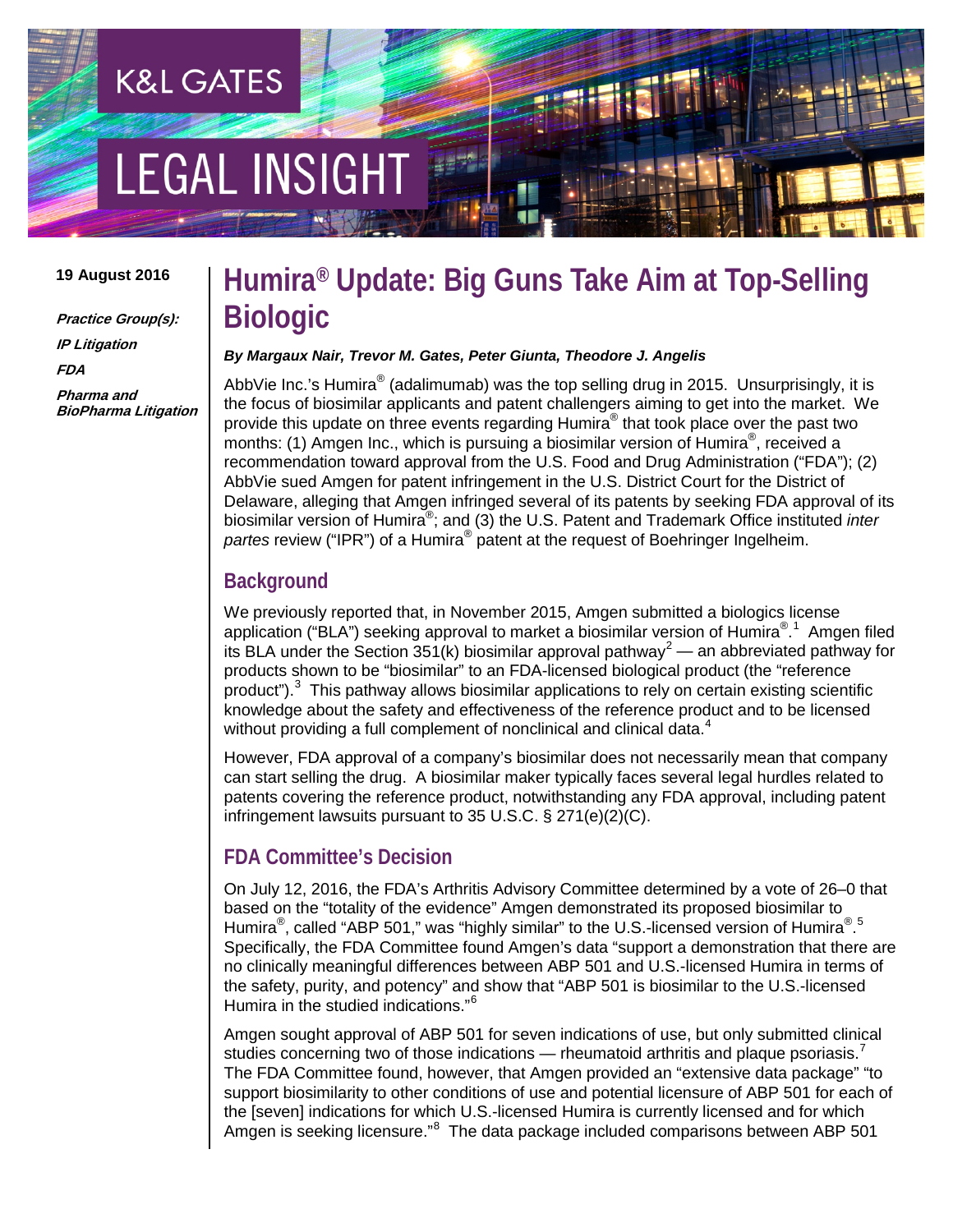## K&L GATES

### **Humira® Update: Big Guns Take Aim at Top-Selling Biologic**

and the European version of Humira<sup>®</sup> — a concept known as "bridging," which has previously been successful in Section 351(k) biosimilar approvals.<sup>[9](#page-3-8)</sup>

#### **PTAB Review of Humira® Patent**

On July 7, 2016, the Patent Trial and Appeal Board ("PTAB") instituted an IPR of all five claims of a patent related to Humira® — AbbVie's U.S. Patent No. 8,889,135 (the "'135 patent").<sup>[10](#page-3-9)</sup> Specifically, the PTAB determined that Boehringer Ingelheim<sup>[11](#page-3-10)</sup> presented sufficient evidence to show a "reasonable likelihood" of unpatentability with respect to at least one of claims 1–5 of the '135 patent. The '135 patent covers methods of treating rheumatoid arthritis with a "human anti-tumor necrosis factor α (TNFα) antibody."

Two months earlier, the PTAB similarly instituted an IPR of the same five claims of the '135 patent in a petition filed by biosimilar maker Coherus BioSciences Inc.<sup>[12](#page-3-11)</sup>

#### **District of Delaware Litigation**

In AbbVie's August 4, 2016 complaint, AbbVie asserts that Amgen has infringed ten of its patents concerning Humira®, based primarily on Amgen's attempt to receive FDA approval for ABP 501.<sup>13</sup> AbbVie is seeking an injunction.

While the lawsuit itself is limited to only ten patents, AbbVie alleges that Amgen has infringed claims in sixty-one patents. AbbVie brought suit on only ten because, under the Biologics Price Competition and Innovation Act ("BPCIA"), the parties may agree on the number of patents to be litigated.<sup>14</sup> Despite this limitation, AbbVie's complaint assures Amgen and the court that "as circumstances otherwise warrant, AbbVie will assert the remainder of the patents," including "if and when Amgen provides its 180-day Notice of Commercial Marketing."<sup>[15](#page-3-14)</sup>

#### **Looking Forward**

The FDA is expected to render a final decision with respect to Amgen's ABP 501 by September 25, 20[16](#page-3-15). If successful, Amgen will be just the third company<sup>16</sup> to gain FDA approval under the Section 351(k) biosimilar approval pathway since enactment of the BPCIA in 2010, but it may be some time until there is more clarity with respect to when biosimilar alternatives to Humira® will be available in the marketplace. As noted in AbbVie's complaint, a second round of litigation between these parties is likely, and decisions in the IPRs may not come for at least twelve months. K&L Gates will continue to monitor and send updates regarding developments, including the FDA's impending final decision and outcomes of the above litigation and pending IPRs.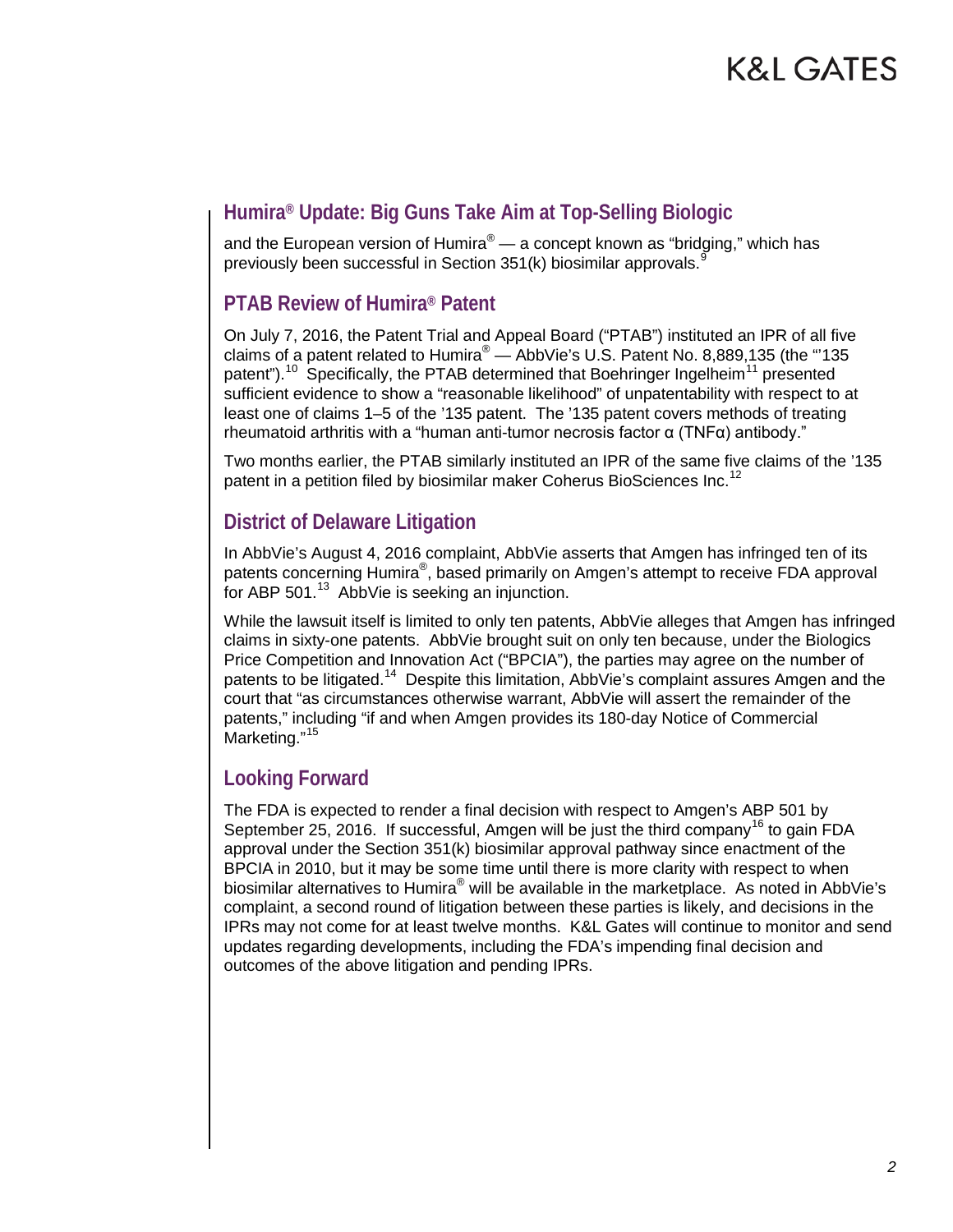### K&L GATES

### **Humira® Update: Big Guns Take Aim at Top-Selling Biologic**

#### **Authors:**

+1.312.807.4280 +1.206.370.8090 +1.212.536.3901

**Margaux Nair Trevor M. Gates Peter Giunta**

[Margaux.Nair@klgates.com](mailto:Margaux.Nair@klgates.com) [Trevor.Gates@klgates.com](mailto:Trevor.Gates@klgates.com) [Peter.Giunta@klgates.com](mailto:Peter.Giunta@klgates.com)

#### **Theodore J. Angelis**

[Theo.Angelis@klgates.com](mailto:theo.angelis@klgates.com) +1.206.370.8101

# **K&L GATES**

Anchorage Austin Beijing Berlin Boston Brisbane Brussels Charleston Charlotte Chicago Dallas Doha Dubai Fort Worth Frankfurt Harrisburg Hong Kong Houston London Los Angeles Melbourne Miami Milan Munich Newark New York Orange County Palo Alto Paris Perth Pittsburgh Portland Raleigh Research Triangle Park San Francisco São Paulo Seattle Seoul Shanghai Singapore Sydney Taipei Tokyo Warsaw Washington, D.C. Wilmington

K&L Gates comprises approximately 2,000 lawyers globally who practice in fully integrated offices located on five continents. The firm represents leading multinational corporations, growth and middle-market companies, capital markets participants and entrepreneurs in every major industry group as well as public sector entities, educational institutions, philanthropic organizations and individuals. For more information about K&L Gates or its locations, practices and registrations, visit [www.klgates.com.](http://www.klgates.com/)

This publication is for informational purposes and does not contain or convey legal advice. The information herein should not be used or relied upon in regard to any particular facts or circumstances without first consulting a lawyer.

© 2016 K&L Gates LLP. All Rights Reserved.

<sup>1</sup> See <u>BPCIA: Amgen Begins the Patent Dance With AbbVie</u>.<br><sup>2</sup> ARTHRITIS ADVISORY COMM., U.S. FOOD AND DRUG ADMIN., FDA BRIEFING DOCUMENT: BLA 761024: ABP 501, A PROPOSED BIOSIMILAR TO HUMIRA (ADALIMUMAB) 8 (July 12, 2016), *available at* [http://www.fda.gov/downloads/AdvisoryCommittees/CommitteesMeetingMaterials/Drugs/Arthritis](http://www.fda.gov/downloads/AdvisoryCommittees/CommitteesMeetingMaterials/Drugs/ArthritisAdvisoryCommittee/UCM510293.pdf) [AdvisoryCommittee/UCM510293.pdf.](http://www.fda.gov/downloads/AdvisoryCommittees/CommitteesMeetingMaterials/Drugs/ArthritisAdvisoryCommittee/UCM510293.pdf) [3](http://www.fda.gov/downloads/AdvisoryCommittees/CommitteesMeetingMaterials/Drugs/ArthritisAdvisoryCommittee/UCM510293.pdf) *Id*. <sup>4</sup> *Id*. <sup>5</sup> *Id*. at 11.

*Id.*at 10.

<sup>8</sup> This included, in addition to rheumatoid arthritis and plaque psoriasis, juvenile idiopathic arthritis, psoriatic arthritis, ankylosing spondylitis, adult Crohn's disease, and ulcerative colitis. *Id*. at 7.

<sup>9</sup> *See id*. at 10.

<sup>10</sup> Boehringer filed two similar IPR petitions regarding the same claims 1–5 of the '135 patent, but based on different prior art. See Boehringer Ingelheim Int'l GmbH et al. v. AbbVie Biotechnology Ltd., IPR2016-00408 (P.T.A.B. July 7, 2016); Boehringer Ingelheim Int'l GmbH et al. v. AbbVie Biotechnology Ltd., IPR2016-00409 (P.T.A.B. July 7, 2016).<br><sup>11</sup> For purposes of this discussion, "Boehringer Ingelheim" refers to the parties "Boehringer

Ingelheim International GmbH" and "Boehringer Ingelheim Pharmaceuticals, Inc." Each party is a petitioner in each of the two IPR petitions.